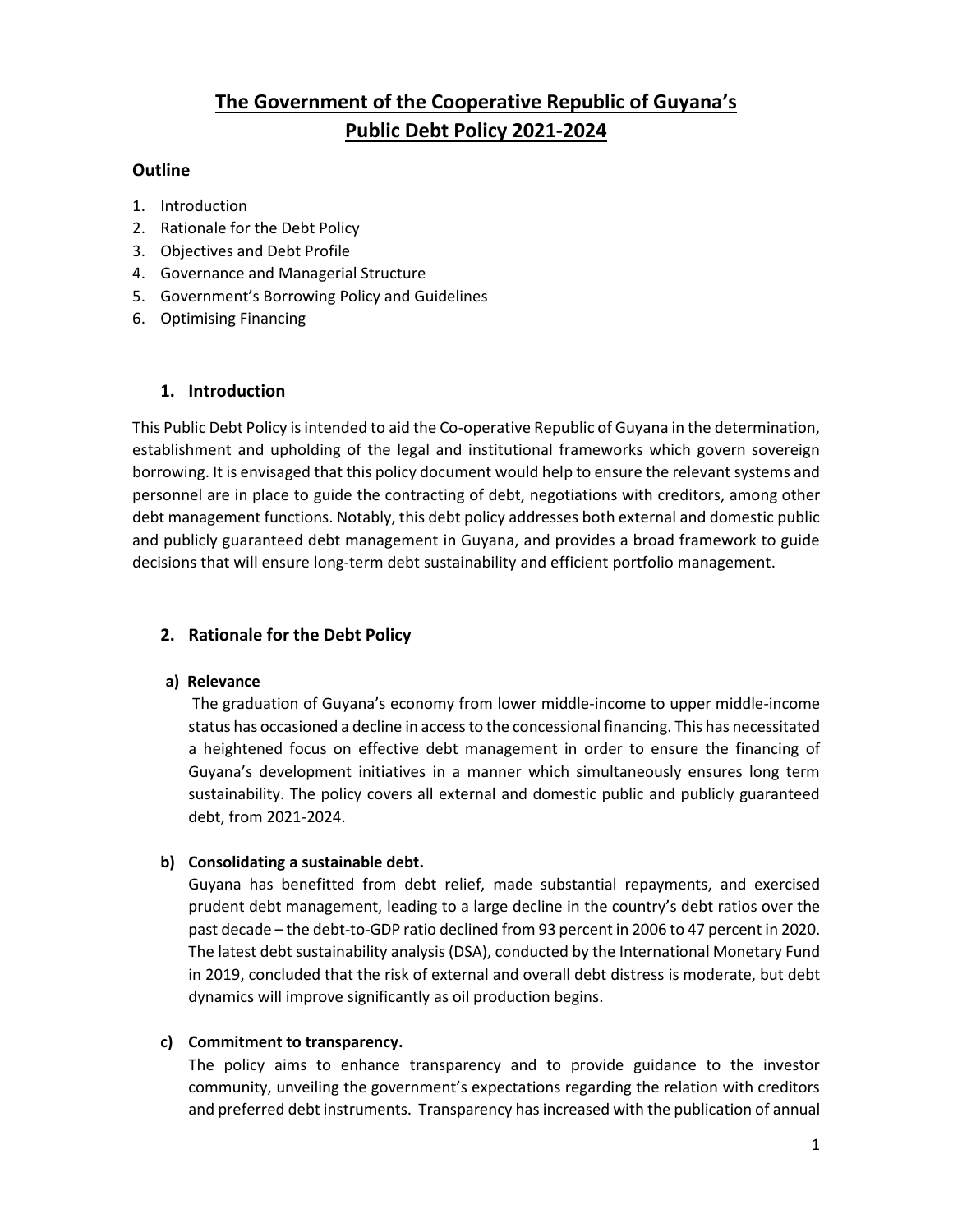and quarterly debt reports covering all of Guyana's public and publicly guaranteed debt. The authorities believe that greater transparency and accountability standards would strengthen the decision-making process and lower borrowing costs over the medium term.

# **3. Objectives and Debt Profile**

## **a) Objectives**

i. Guyana's primary debt management objective is to ensure that the country's financing needs, and its payment obligations are met at the lowest possible cost over the medium to long run, consistent with a prudent degree of risk.

Prudent risk management is integral to the cultivation of a stable macroeconomic outlook, as well as the avoidance of sharp increases in funding costs and dangerous debt structures and strategies (including monetary financing of the government's debt). Furthermore, Guyana's debt objectives shall be aligned with the need to cover its funding gap and the goal of long-term debt sustainability. The government's preferences and actions shall be translated into operational guidelines to address the types of risks to which the public debt is exposed and describe the means by which government would manage those risks.

ii. Guyana's secondary objective in public debt management is to promote development of the domestic financial market, through the issuance of government securities across a range of tenors. This would provide benchmarks for use by private entities in the pricing of financial products.

# **b) Debt Profile**

- i. *Exchange rate risk* is the most consequential risk to Guyana's public debt portfolio, with foreign currency debt comprising about 50 percent of total debt and representing almost 200 percent of international reserves. In this context, a depreciation of the Guyanese Dollar against the most prominent foreign currencies in the external debt portfolio, would increase the debt service cost and the debt-to-GDP ratio. However, Guyana's net exposure to exchange rate fluctuations is expected to be partially offset by a large and sustained stream of revenues from the oil and gas sector.
- ii. *Regarding refinancing risk*, the short-term debt accounts for 15 percent of total public debt consisting primarily of T-bills sold to domestic financial institutions. As outlined in Budget 2021, government intends to securitise a sizeable overdraft at the Central Bank using interest-bearing instruments with maturities ranging from 1 to 20 years.
- iii. *Furthermore, the Average Time to Maturity (ATM) and Average Time to Re-fixing (ATR)* for the total debt stock are relatively long (at about 10 years), reflecting a public debt portfolio with a significant component of multilateral and bilateral loans with very long maturities.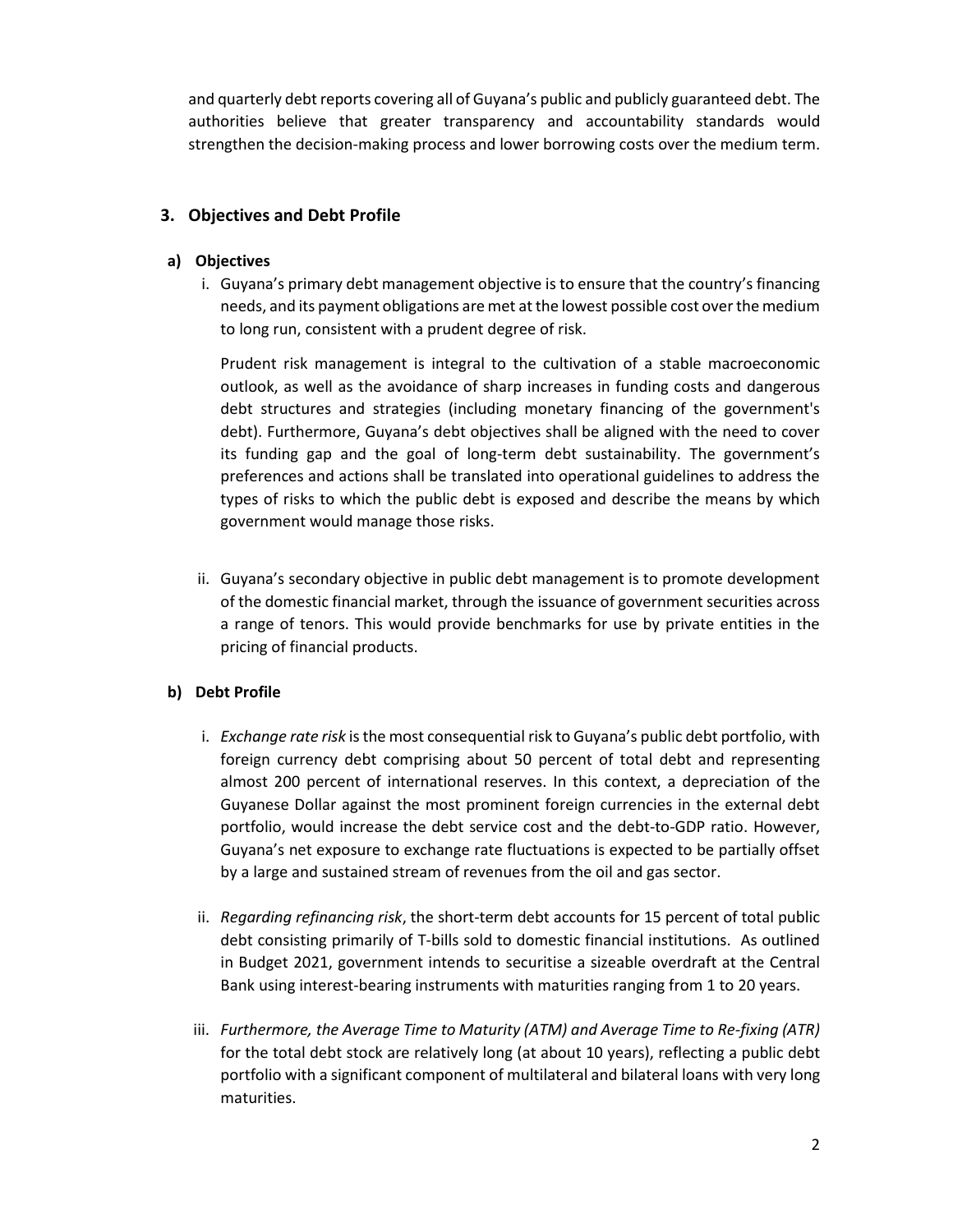- iv. *At 1.5 percent in 2020, the cost of borrowing* is very low, owing to Guyana's historic reliance on concessional financing from external sources, as well as a more recent increase in the use of domestic financing in the form of T-bills, which accrue an interest rate below the current policy rate of 5 percent.
- v. As such, foreign exchange and refinancing risk represent the most important fragilities, and are therefore given special focus in the Debt Policy. Guyana plans to proactively manage such risks over the next 3-5 years through the pursuit of specific initiatives, including domestic debt market development of the domestic debt market, and the issuance of longer-term fixed rate securities.

## **4. Governance and Managerial Structure**

## **a) Legal Framework**

The current legal framework provides clear authority for the Minister to borrow and issue loan guarantees on behalf of the Government. It also outlines the purposes for which sovereign borrowing can be undertaken. Public Debt Management in Guyana is currently governed by seven pieces of legislation: the General Local Loan Act (1941), the Public Loan Act (1973), the Financial Administration and Audit Act (1961), the Guarantee of Loans Act (1974), the External Loans Act (1973), the Bank of Guyana Act (1998) and the Fiscal Management and Accountability Act (2003). Regarding debt management, key provisions are mostly found in the External Loans Act (1973), Public Loan Act (1973) and the FMAA (2003). With regard to loan guarantees, the FMAA states that only public entities are entitled to receive official guarantees and the Minister of Finance must authorise its issuance, followed by recording and reporting, specifying the beneficiaries, the creditors and debt service.<sup>1</sup>

## **b) Managerial structure**

 $\overline{a}$ 

External debt operations and loan guarantees are centralised within the Ministry of Finance, who coordinates with the Bank of Guyana (BoG) regarding the domestic debt operations (mainly in the form of T-Bills). The Debt Management Division (DMD) has a complement of 7 staff, with responsibility for the management of the issuance of loan guarantees, government lending and on-lending, monitoring of all public debt, debt renegotiation and recording of external and domestic loans and securities. The Accountant General's Department collaborates with the DMD in executing debt recording, debt service and cash management functions, while the Project Cycle Management Division (PCMD) and the Ministry of Foreign Affairs and International Cooperation are responsible for the mobilisation of external financing. The DMD team reports on total debt and undertakes analytical work such as Debt Sustainability Analysis (DSA) and debt strategy formulation. As the government's fiscal agent, the Bank of Guyana performs domestic debt recording

<sup>&</sup>lt;sup>1</sup> Besides including the main provisions described above, modern legal frameworks further require higher transparency standards towards the legislature and provide guidance on debt management objectives and strategy.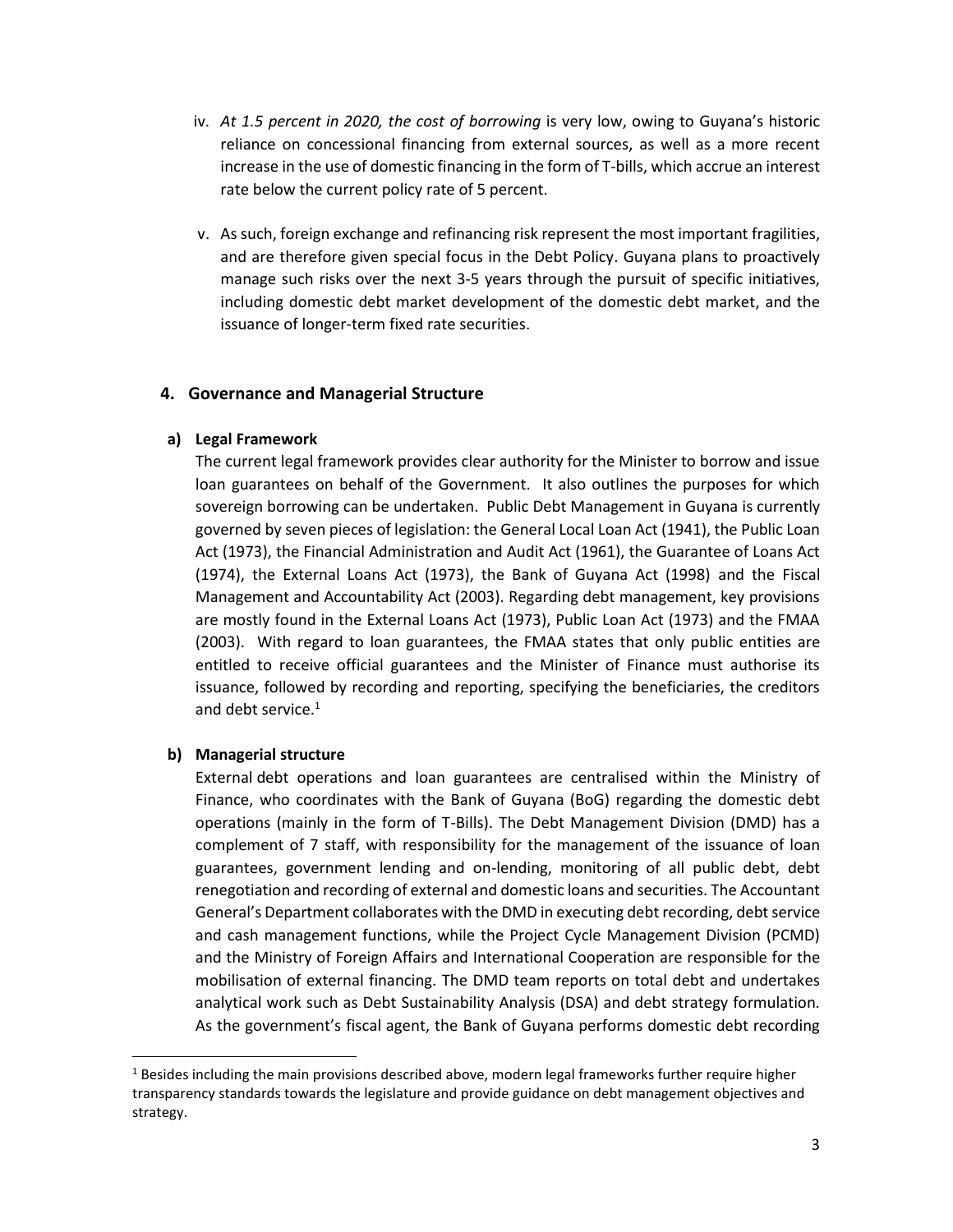and auctioning of T-Bills, executes debt service payments, and operates as the clearing house and depository of T-Bills.

# **c) Recording and reporting**

The DMD is responsible for debt recording and production of periodic reports covering all public and publicly guaranteed debt following a reconciliation process with the Accountant General's Department and the BoG. The two main debt publications are: a) the Annual Public Debt Report and b) the Quarterly Public Debt Statistical Bulletin<sup>2</sup>. These documents provide information on recent developments concerning domestic and external public debt by currency, creditor, and maturity. Importantly, the government will work on fully adopting an internationally recognised and widely utilised debt recording and management system by end-2022, in order to enhance the efficiency of debt administration and analysis functions.

# **5. Government's borrowing policy and guidelines**

The broad guiding principles for raising domestic and external debt are categorised by type of liability (direct or contingent) and by sector of borrower.

## **a) Direct Liabilities**

## **General Government**

- i. The purposes for which the Government of Guyana will contract development financing are: a. To finance budget deficits; b. To refinance a maturing debt or a loan paid before the redemption date; c. To maintain credit balances in the government's bank accounts; d. For on-lending to State Enterprises and other legal entities; e. Any other purposes approved by the Minister of Finance.
- ii. The financing needs of the Government's development priorities shall be met through debt financing only after fully exhausting the possibilities of obtaining the required financing in the form of grants.
- iii. When resorting to debt financing, the Government shall prioritize borrowings from concessional windows over other alternatives.
- iv. The debt-financing decisions of the Government shall made on a needs basis, taking due consideration of absorptive capacity and requirement, and shall not be motivated by availability, prior commitments and concessions.
- v. The Government shall ensure appropriate currency composition, interest rate and maturity structure of the debt stock to minimize refinancing and market related risks.

 $\overline{a}$ 

<sup>2</sup> <https://finance.gov.gy/publications/public-debt-reports/> ,

https://www.bankofguyana.org.gy/bog/research-publications/quarterly-report-and-statistical-bulletin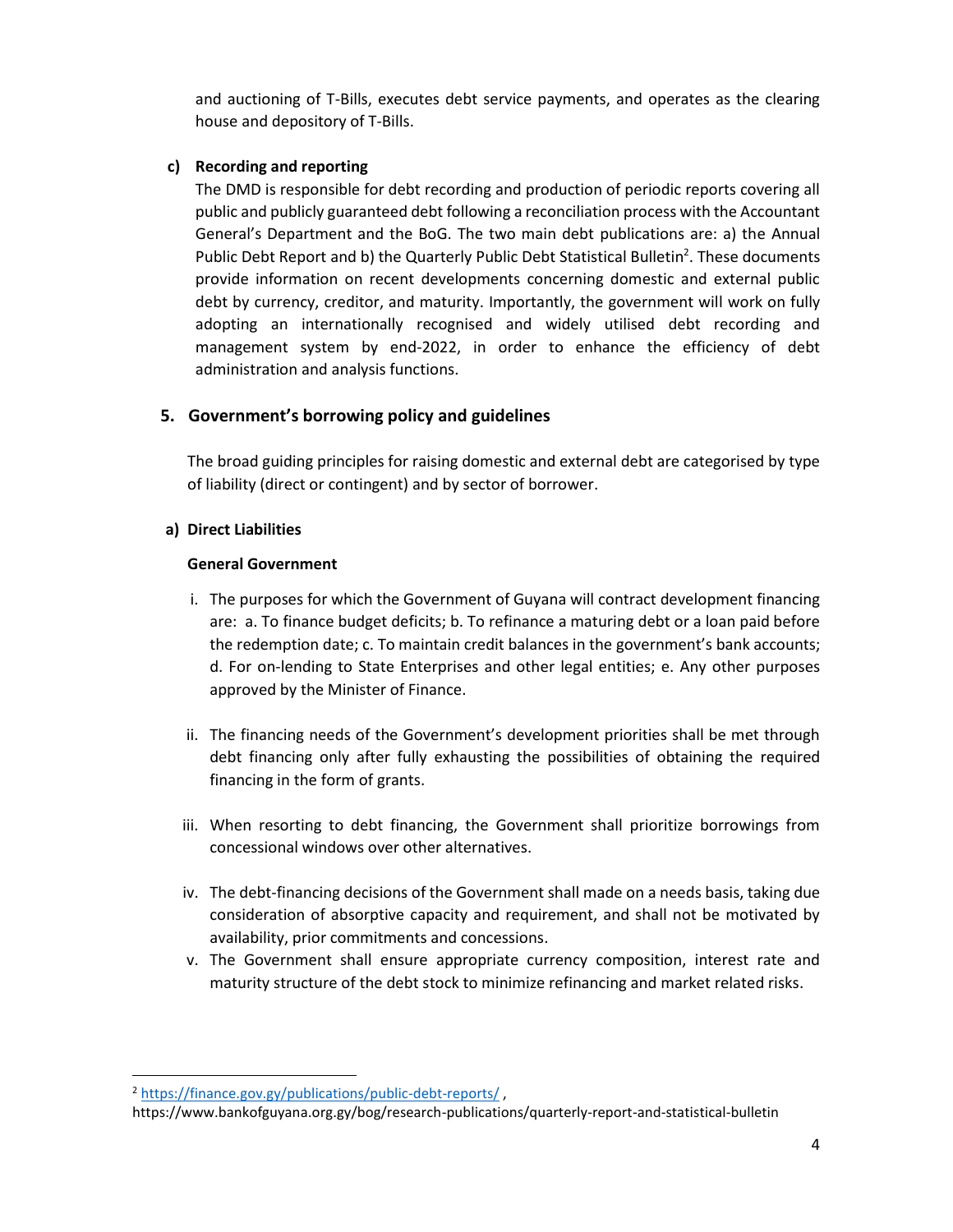## **Public Corporations**

Borrowing by Public Corporations shall be permissible only after the written approval of the Minister of Finance is granted.

The Ministry of Finance and Public Corporations shall have a shared understanding of the objectives of public debt to ensure the overarching theme of sustainability permeates across the public sector.

Borrowings shall be based on the following principles and conditions:

- i. Borrowing shall be undertaken only after all other alternative sources and options are exhausted; or after duly assessing the appropriate level of financial leverage that is required to maximize returns.
- ii. Long-term borrowings shall only be for investment purposes and not for meeting recurrent expenditure.
- iii. Public Corporations shall try to secure the most favourable borrowing terms while ensuring adequate return on investments.
- iv. Due diligence and proper risk analysis of investment proposals must be carried out by the sector ministry and vetted by the Ministry of Finance before approval is granted.

v. Where direct borrowings by Public Corporations from external sources are difficult or not possible, the Government may borrow and on-lend to the Public Corporations under a separate subsidiary agreement.

vii. Lending from the Government shall only be for economically or socially beneficial projects, or for the purpose of pursuing established development priorities.

## **Bank of Guyana Monetary Policy**

Debt contracted by the Bank of Guyana in the execution of monetary policy shall constitute a part of Guyana's total public debt. The Bank of Guyana and the Ministry of Finance shall have a shared understanding of the objectives of debt management, fiscal and monetary policies, and work together to ensure policy consistency and coherence. Furthermore, government intends to cease the use of the overdraft at the Bank of Guyana to finance the budget, instead relying on market-based securities to help meet borrowing requirements.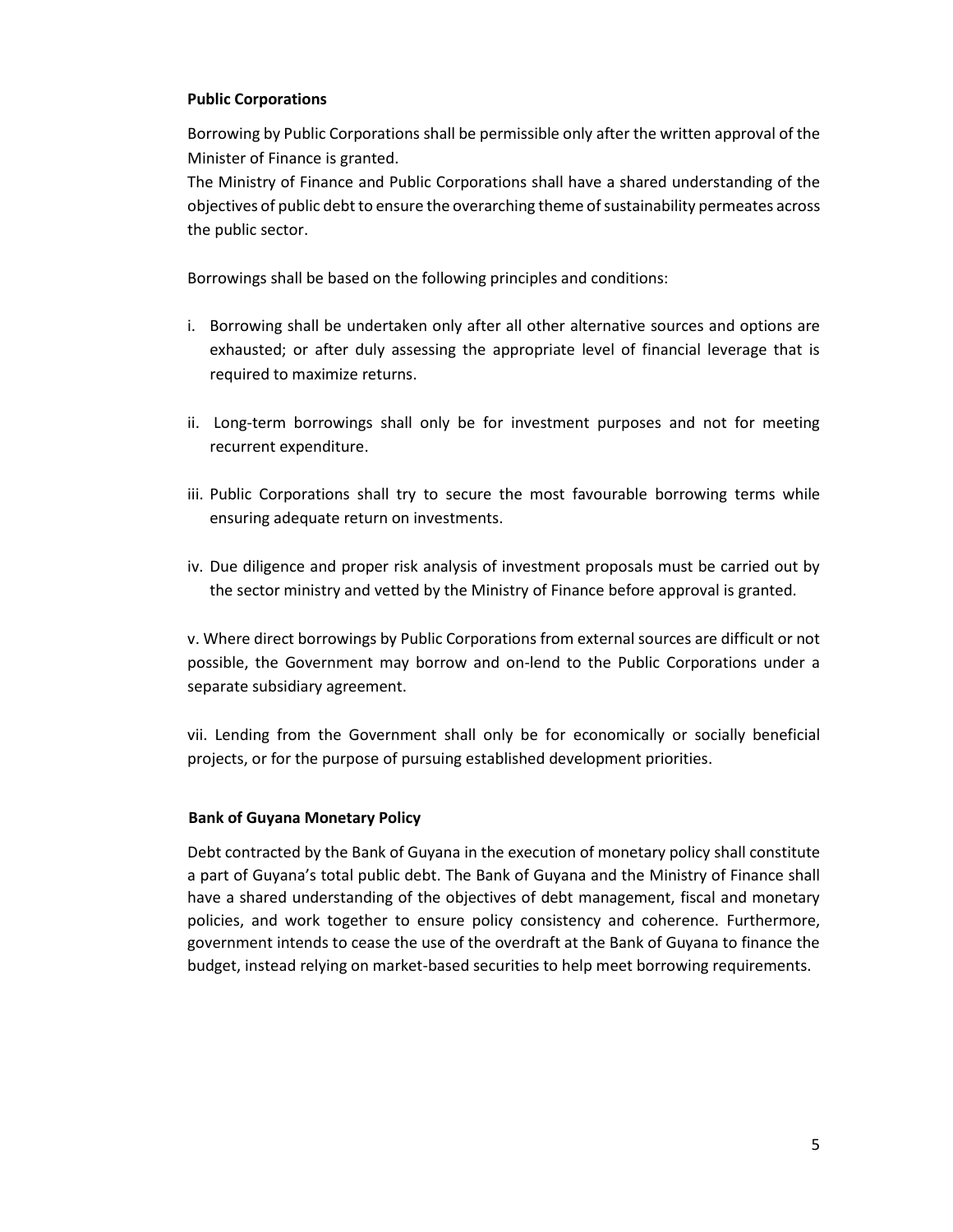## **b) Contingent Liabilities**

## **Sovereign Guarantees**

The power to issue sovereign guarantees is vested in the office of the Minister of Finance. According to the Guarantee of Loans Act (Chapter 77:01), the current limit on the issuance of government guarantees is G\$50 billion. As of end first quarter, 2021, publicly guaranteed debt stood at G\$500 million. Government intends to retain rigorous prequalification criteria for the issuance of guarantees, so as to mitigate risks and preserve debt sustainability. Sovereign guarantees shall be provided to public corporations based on the following principles and conditions.

## **Principles and Conditions for Issuance of Sovereign Guarantees**

Public Corporations shall be eligible for sovereign guarantees if their proposed investment meets one or more of the following principles: i. Serves the public interest and maximizes social benefit; ii. Supports the development priorities of the government; iii. Improves the financial viability of the entity. iv. Due diligence and proper risk analysis must be carried out before sovereign guarantees are issued.

#### **Invocation of the Guarantee**

In the event that the guarantee is invoked, the obligation shall be met by the Government as stipulated in the terms and conditions of issuance of the guarantee. ii. Any monies paid by the Minister of Finance pursuant to any guarantee shall constitute a debt due to the Government from the public corporation in respect of whom the guarantee was issued.

# **6. Optimising Financing**

## **a) External borrowing**

- i. Multilateral (concessional/no-concessional). Key multilateral sources of financing have been the IDB and the CDB, representing 42 and 11 percent of total public external debt, respectively.
- ii. Bilateral. On the bilateral side, China and Venezuela are the main sources of financing, accounting for 19 and 8 percent of total external debt (but 53 and 23 percent of bilateral debt), respectively.
- iii. Commercial. This source of financing is negligible, accounting for only 1.3 percent of total external debt as at end-2020.

The government will persevere with the current strategy of maximizing concessional borrowing, which is characterised by low borrowing costs and long maturities. However, as the country progresses further along the development continuum, concessional windows are likely to diminish further, leading to higher borrowing costs and shorter maturities over time. Consequently, the Government intends to supplement traditional but increasingly scarce concessional financing with the increased use of domestic sources, as well as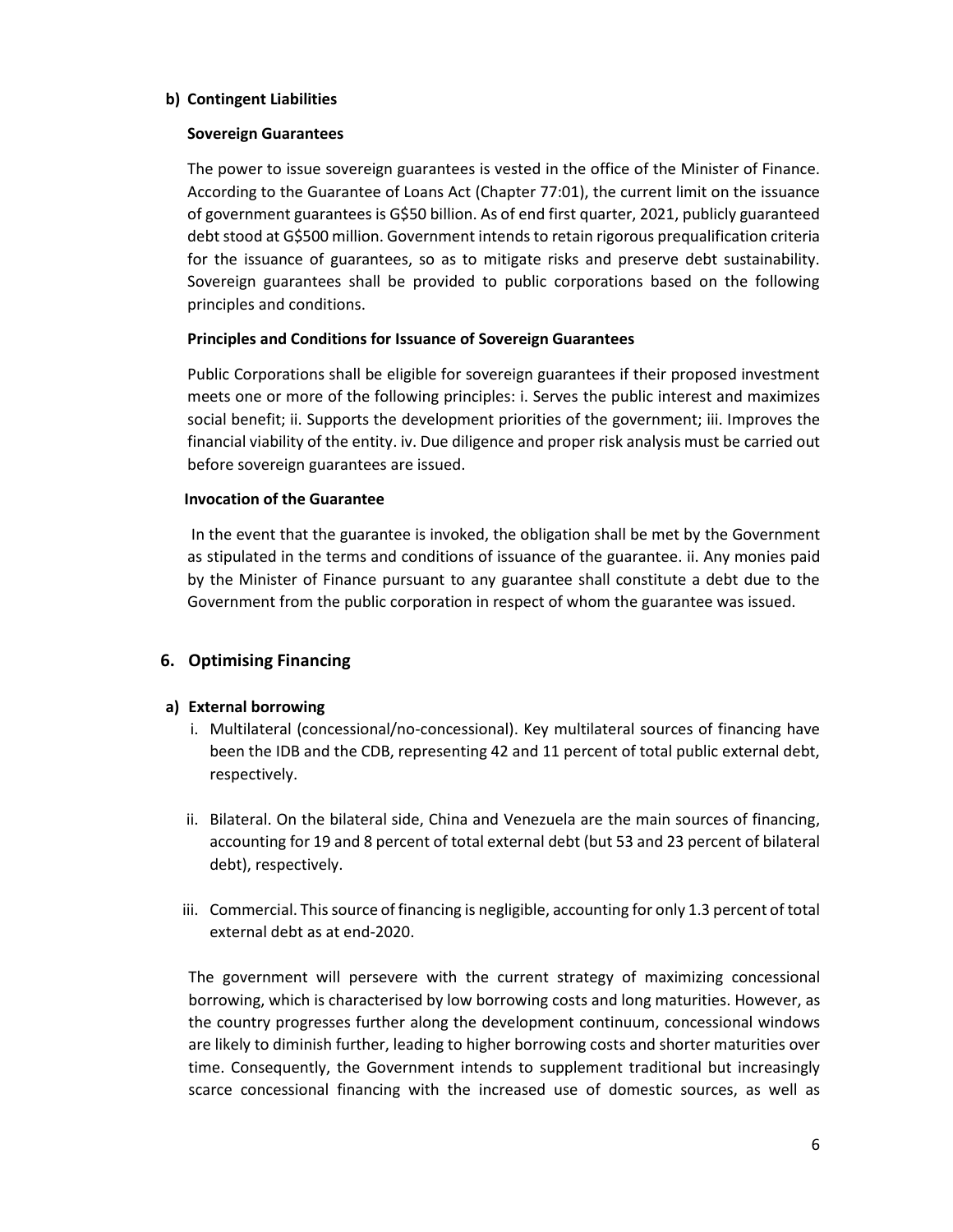sustainable withdrawals from the country's Sovereign Wealth Fund. Further, diligent efforts will continue to negotiate mutually acceptable debt settlement agreements with non-Paris Club bilateral and commercial creditors.

## **b) Domestic borrowing**

Domestic borrowing in Guyana has been focused on T-bills (ranging from 91 days to 364 days). This instrument has been issued by the BoG in coordination with the MoF. Other securities are being considered and, together with T-Bills, are projected to be the main domestic instruments used for government financing.

- i. T-bills- The government will continue using this instrument to partially finance the fiscal deficit.
- ii. Bonds Government plans to issue longer-term bonds in the foreseeable future, for the purposes of stimulating domestic financial market development, and matching the maturity of instruments with expected returns on capital investments.
- iii. Securitisation of the Overdraft. The Government of Guyana endeavours to securitise the overdraft at the BoG in 2021. This would be done through the issuance of debentures by central government to BoG, with tenors ranging from 1 to 20 years. Furthermore, as of Budget 2021, government has started to earmark specific domestic instruments to finance the budget. This move serves to mitigate the future accumulation of overdrafts, and is expected to constitute common practice going forward.

The current strategy of utilising T-bills as a funding instrument will continue in the near term. Government also intends to commence the issuance of longer-term bonds. This would help stimulate the modernisation and development of the domestic bond market, by providing benchmarks for the pricing of private domestic instruments.